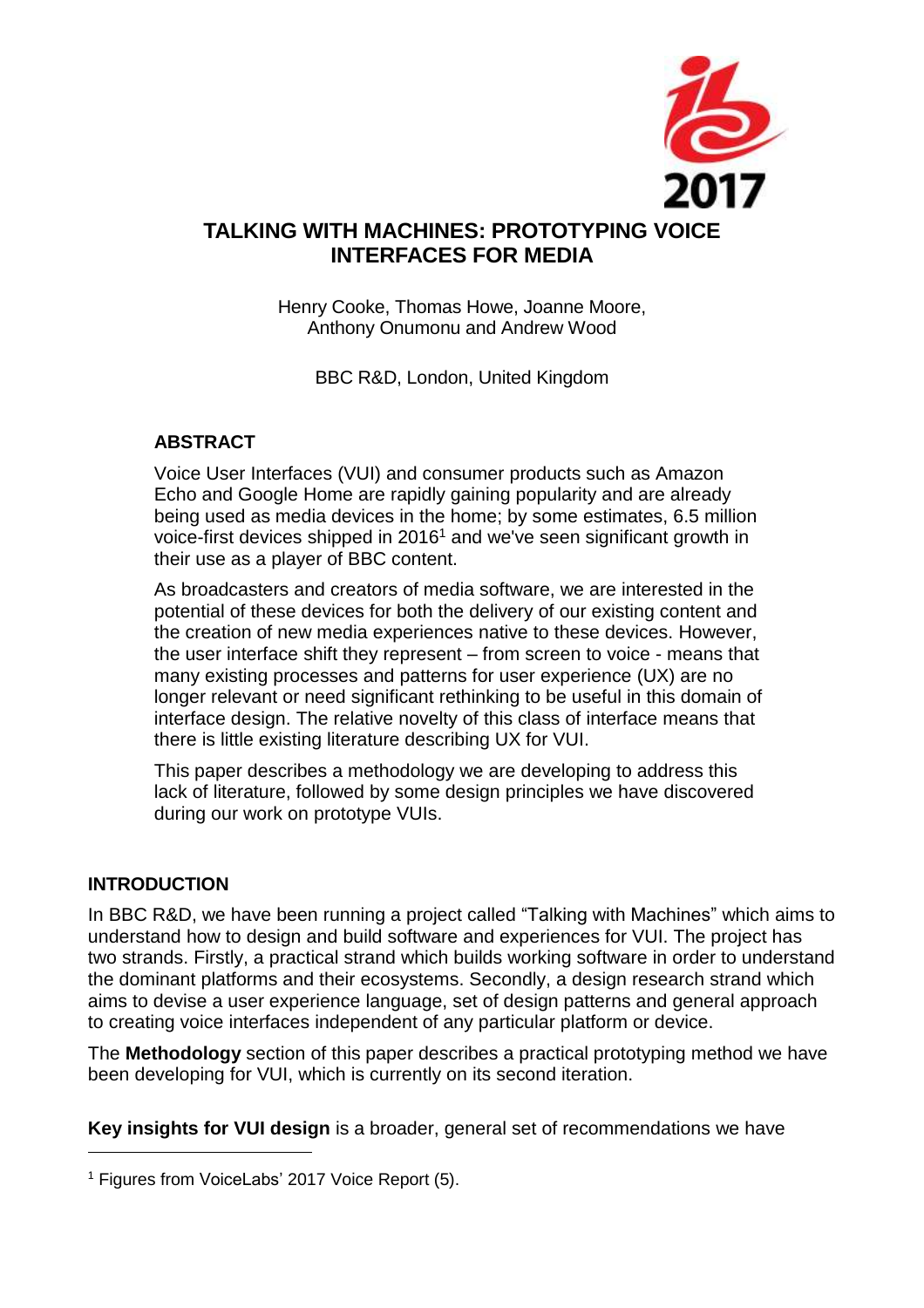

gathered while creating these prototypes that are useful to bear in mind while designing voice interfaces.



Figure 1: Our VUI prototyping process

At the beginning of our design research, we were faced with a problem: we needed example use cases for VUI in order to work up some possible solutions to those cases. We also needed a way to express and communicate our design ideas for those solutions.

We started by devising a scenario mapping technique to quickly identify possible use cases for VUI. We then incrementally built a design process which allowed us to get from those use cases to fully-featured software prototypes, with intermediate steps that build in complexity and help shape and refine an application idea. We have used a number of common concepts from HCI (Human-Computer Interaction) while building this process. *Fidelity,* as described by Preece et al (4): "[a] low-fidelity prototype does not look very much like the final product and does not provide the same functionality" whereas "[a] highfidelity prototype looks like the final product and/or provides more functionality than a lowfidelity prototype". The *role playing* step is influenced by IDEO's "Experience Prototyping" method(1): "a form of prototyping that enables design team members, users and clients to gain first-hand appreciation of existing or future conditions through active engagement with prototypes".

The first iteration of this process was developed while initiating our VUI design research. This is the second, refined during a prototyping project with colleagues from BBC Children's. Figure 1 shows a diagram of the process.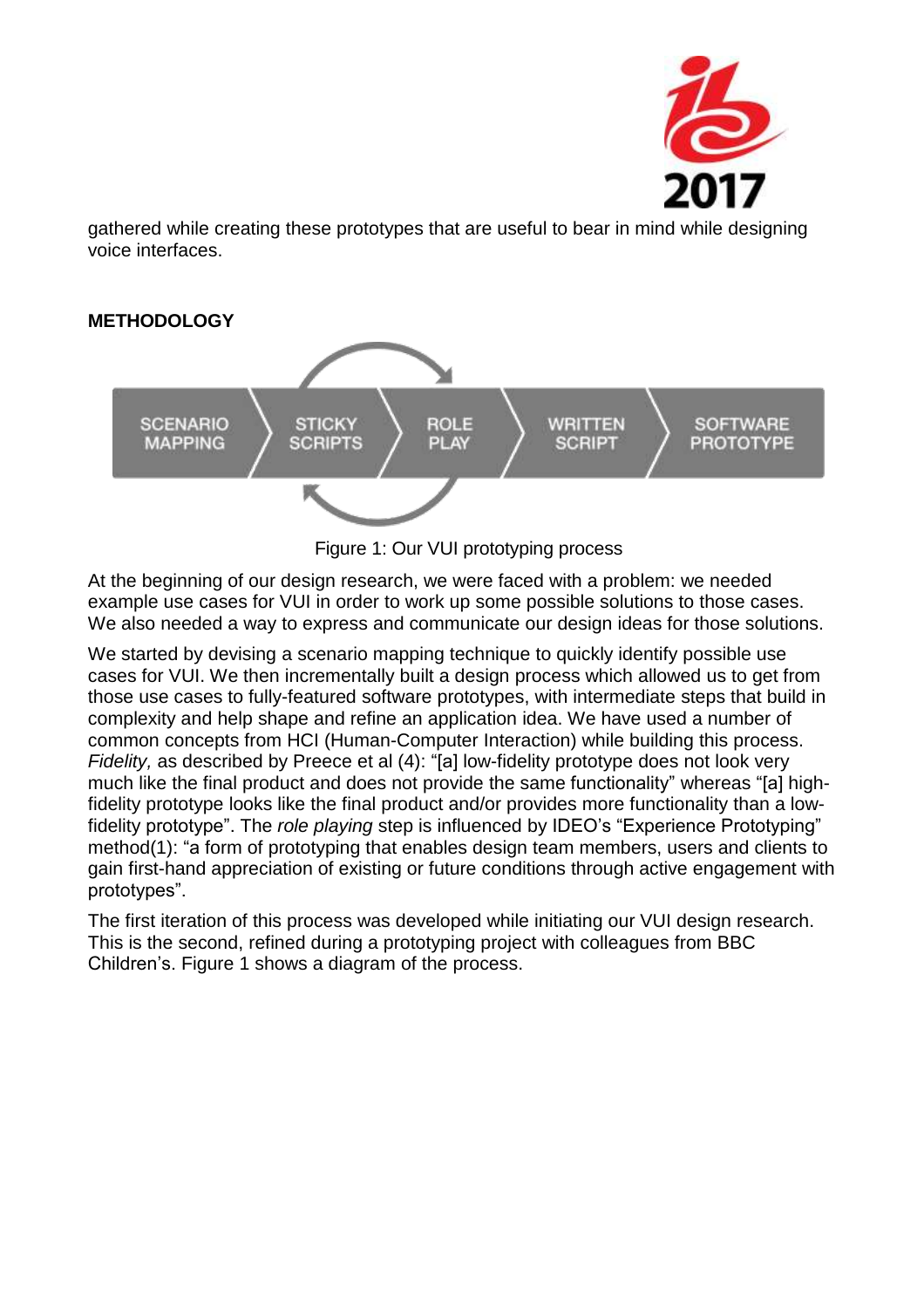

## **1. Scenario Mapping**

| Q<br>WHO             | <b>SOCIAL CONTEXT</b>                        | <b>@</b> @ඊ<br><b>EMOTIONAL STATE</b> | ි<br><b>BRAND/CHARACTER</b>         | 四甲<br><b>TONE OF VOICE</b>      | $\boxtimes$<br>DEVICE(S)         | 氺<br><b>IDEAS</b>                                          |
|----------------------|----------------------------------------------|---------------------------------------|-------------------------------------|---------------------------------|----------------------------------|------------------------------------------------------------|
| $8 - 9$<br>$Y/O$ boy | My house<br>Friends house<br>In Garden       | <b>EXCITABLE</b>                      | The<br>Dengineers                   | Encouraging/<br>Expert<br>Guíde | WALKY<br>TALKI'S                 | DEN MAKING<br>GUIDE                                        |
| BOY<br>$8 - 10$      | Early evenig<br>after dinner<br><b>ALONE</b> | Super Fan<br>'ALERT'                  | DR WHO<br>universe<br>behind scenes | DR WHO<br>All of them           | ALEXA<br>Connected<br>device (s) | How to make<br>a dalek<br>(ASK DR)<br>WHO<br>Where are you |

Figure 2: Illustration of a scenario mapping board

This technique is a way to think about possible situations in which a VUI could be used. Scenarios come before specific ideas for applications; they're a way to think about the reasons someone might have to use a VUI, and what kind of context they and the device will be in when they're using an application. One scenario may lead to several different ideas for applications.

Scenario mapping is particularly useful in an R&D context where data about existing use cases can be sparse when designing for a new or hypothetical technology. Mapping a number of scenarios can be a effective way to quickly explore a problem space.

Thinking about scenario - the setting of an experience - is especially important for VUI. Voice-driven devices, even more so than mobile, are embedded in a user's existing social situation and surroundings. We cannot assume that we have their undivided attention.

### **The Scenario Mapping Process**

### **1.1 Categories**

We build scenarios from ingredients in a number of **categories**. For our collaboration with Children's, we decided on the following set of categories based on existing research on audience needs and experience from the previous iteration of this methodology.

- **Who?** Someone (or a group of people) using a VUI.
- **Social context.** Are they at home? At school? In a car?
- **Emotional state.** Are they inquisitive? Tired? Task-focused?
- **Brand / character.** Who is the user talking to? What kind of content?
- **Tone of voice.** Peppy? Sensitive? Teacher-like?
- **Device(s).** Amazon Echo? An in-car system? A smart radio?

However, categories are flexible and should be tailored for the needs of a given project.

### **1.2 Ingredients**

Once a set of categories is identified, we populate them with concrete examples: **ingredients**. These are then used to build scenarios. We do this by working in small groups and writing as many examples onto sticky notes as we can bring to mind: for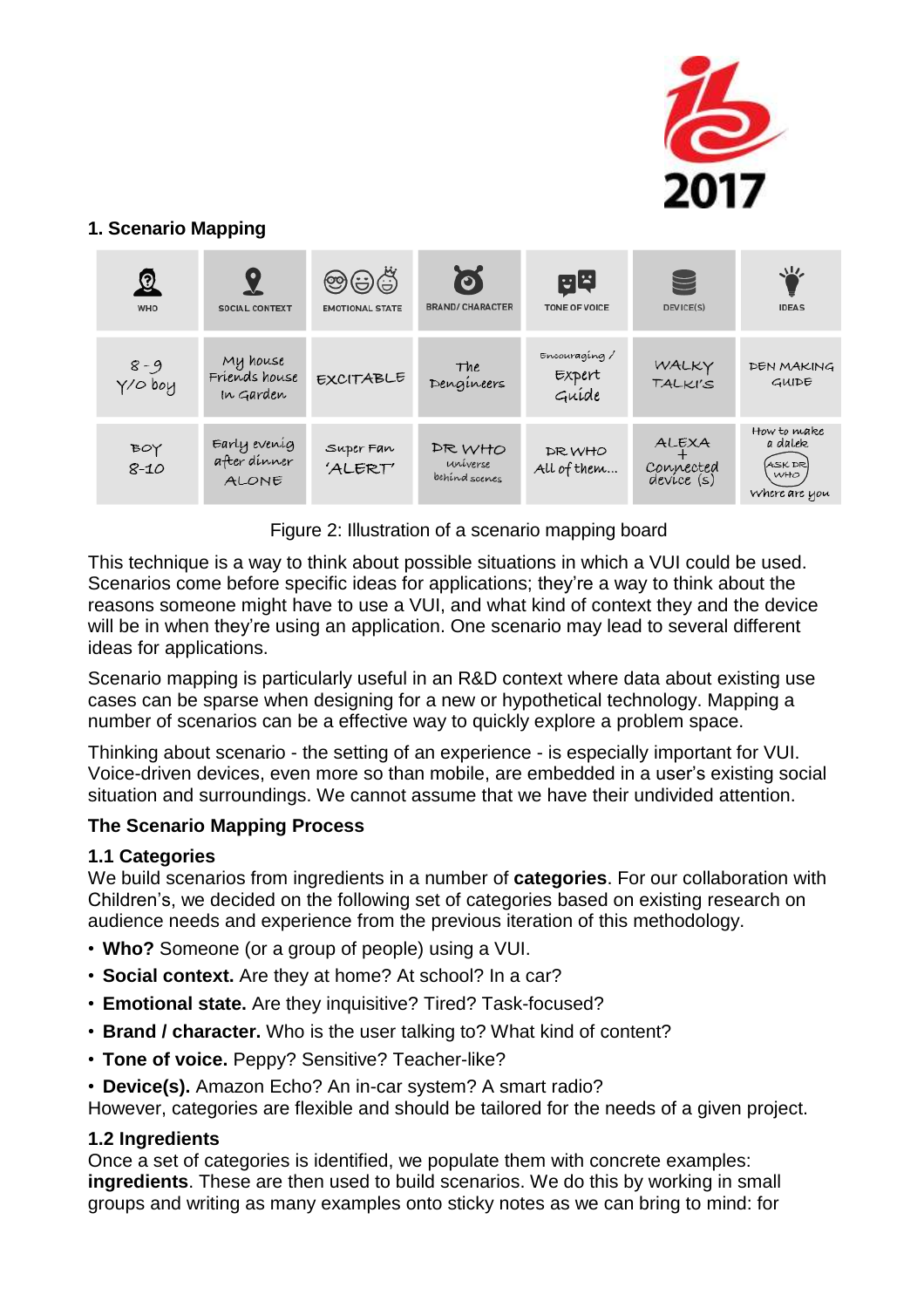

example, "4 year old boys" for **Who?**, or "excitable" for **Tone of voice**. At this point, we go



for quantity rather than quality  $-$  the point is to gather plenty of raw material for the following steps.

## **1.3 Scenario building**

Using the categories as column headings, we stick ingredients in rows underneath them that sound like plausible settings for a VUI application: **scenarios.** An illustration of a scenario mapping board showing two built scenarios can be seen in Figure 2.

## **1.4 Application ideas**

After building a few scenarios, we pick a handful that look promising and see if they prompt any ideas for specific applications. Additionally, we often find that ideas emerge

early while building the scenarios, which we note down as we go along.

By the end of the scenario building process, we have some ideas for applications which we then work up into prototypes at various levels of fidelity.

## **2. 'Sticky note' scripts**

The first step we take when prototyping a voice experience is to map out a rough script with sticky notes. We draw out speech bubbles on a note each for everything said by a person or machine, and colour code the notes for each actor<sup>2</sup>. We also add notes for other kinds of event into the flow - for instance, a machine querying some data, or a person adding ingredients to a recipe. These actions are also colour-coded by actor. It's also possible to add notes for multimodal events - things like information appearing on the screens of nearby devices, or media being played on a TV. Figure 3 shows a sticky note script from our Children's VUI prototyping project.

We have found that sketching out an experience like this is a quick, useful way to see how its flow and onboarding will work and which parts seem uneven or need more attention. Using sticky notes means that it is easy to edit and re-order sections as needed.

# **3. Role playing**

 $\overline{a}$ 

 $2$  We use the term 'actor' here to denote a single, discrete voice or conversational entity.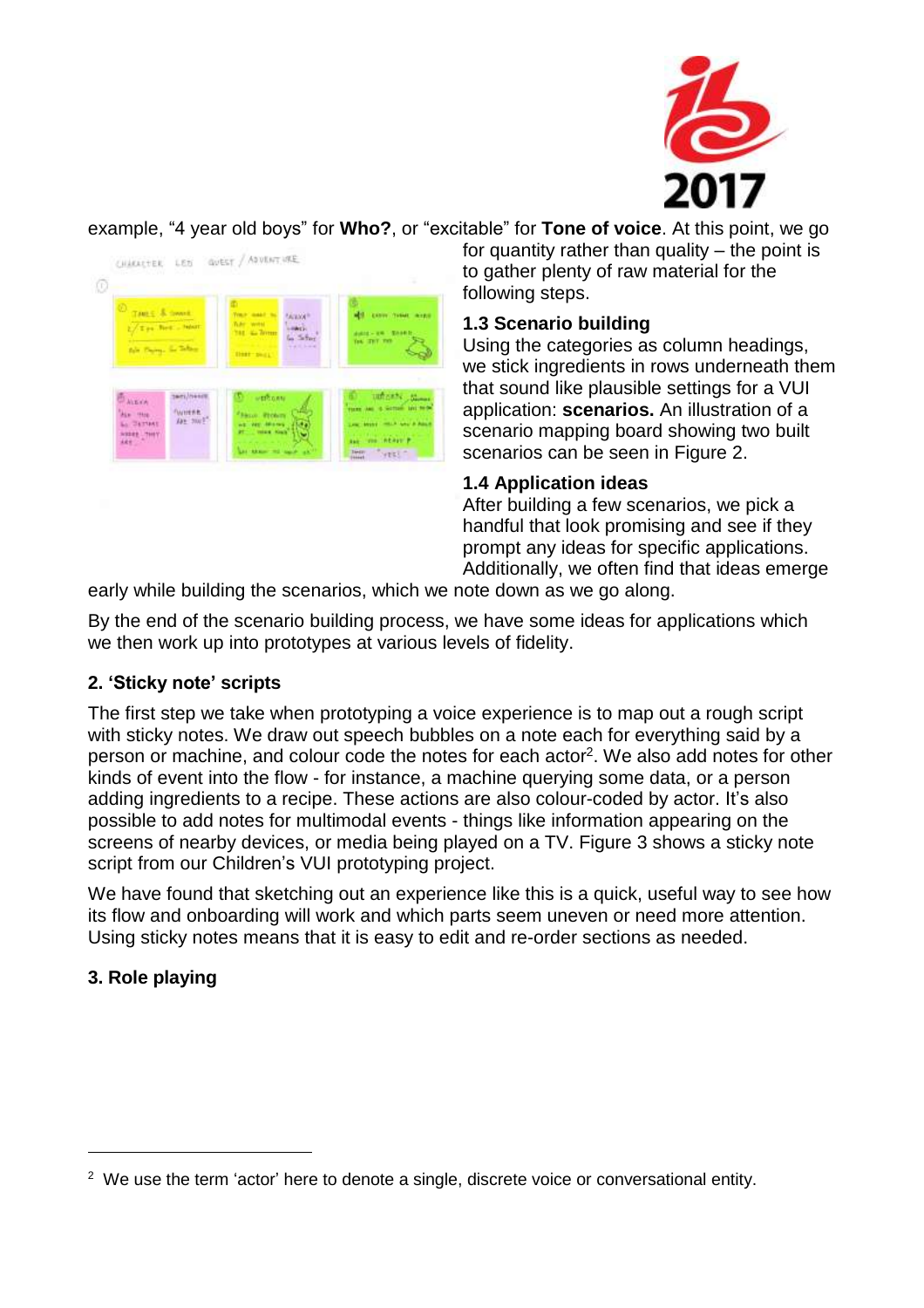

Figure 3: A sticky note script

We have found that the single most useful step in prototyping a VUI is to role-play it in a group setting. Having a 'working' version of

an experience immediately gives us a feel for what works and what doesn't – given that the end experience will be voice-driven, it makes sense to test in voice as early as possible. This is roughly equivalent to click-through wireframes for a screen-based experience.

Each person in the team takes a role, read from the sticky note scripts. These can include: system voice, triggered sound effects, props (e.g paper sketches of tablet screens), and other machine tasks (e.g making queries against data sources or running scripts, using categories of sticky note as a guide). The role of user should be played by someone unfamiliar with the idea – they should be 'using' the prototype in as real a way as possible. The whole team then act out the script. This enables us to get early feedback and observations on how the experience flows and any pressure points or parts where the 'user' feels lost or unclear about what's happening.

We use the results of the role-play to drive iterations of our sticky note scripts.

### **4. Written script**

After a few iterations of a sticky script, we write a full script of an experience in a similar format to that of a play or radio drama. This step is more applicable to narrative-led experiences, but can also be useful for data-driven applications if they contain longrunning conversations. Every word said by a machine, and approximations of what we think people might say during an experience should be part of this script. Branches can be made from page to page, like an adventure gamebook, for more complex flows.

This written script is a good prototype in its own right; a facilitator can use it in a usertesting session to run an experience prototype with participants taking the role of user.

### **Running the script through with humans and machines**

It's important to keep hearing the script read out loud as it develops - some things which look fine on the page sound strange when spoken, and hearing it out loud helps to get a feel for the cadence of an experience and any parts which seem overly terse or verbose.

We found that using humans to do the reading through every time changes were made to a script was quite a time-consuming process, so we created a tool using Python and macOS native text-to-speech to generate computer-voiced read-throughs of scripts during development. This technique should be considered a poor second to using natural human speech; its purpose is to give a rough idea for how a script sounds before stepping up to 'real' speech. In this way, when we get to a read-through, a lot of the small problems with a script are resolved and we can use people's time to resolve larger or more subtle issues with a script that machine-reading can't catch.

### **5. Software Prototypes**

The highest-fidelity prototype we make is in software – either for a VUI device itself, or a platform which allows us to try things not yet possible on VUI devices. For example, for our recent work with Children's, we built one working prototype on Alexa and one on iOS.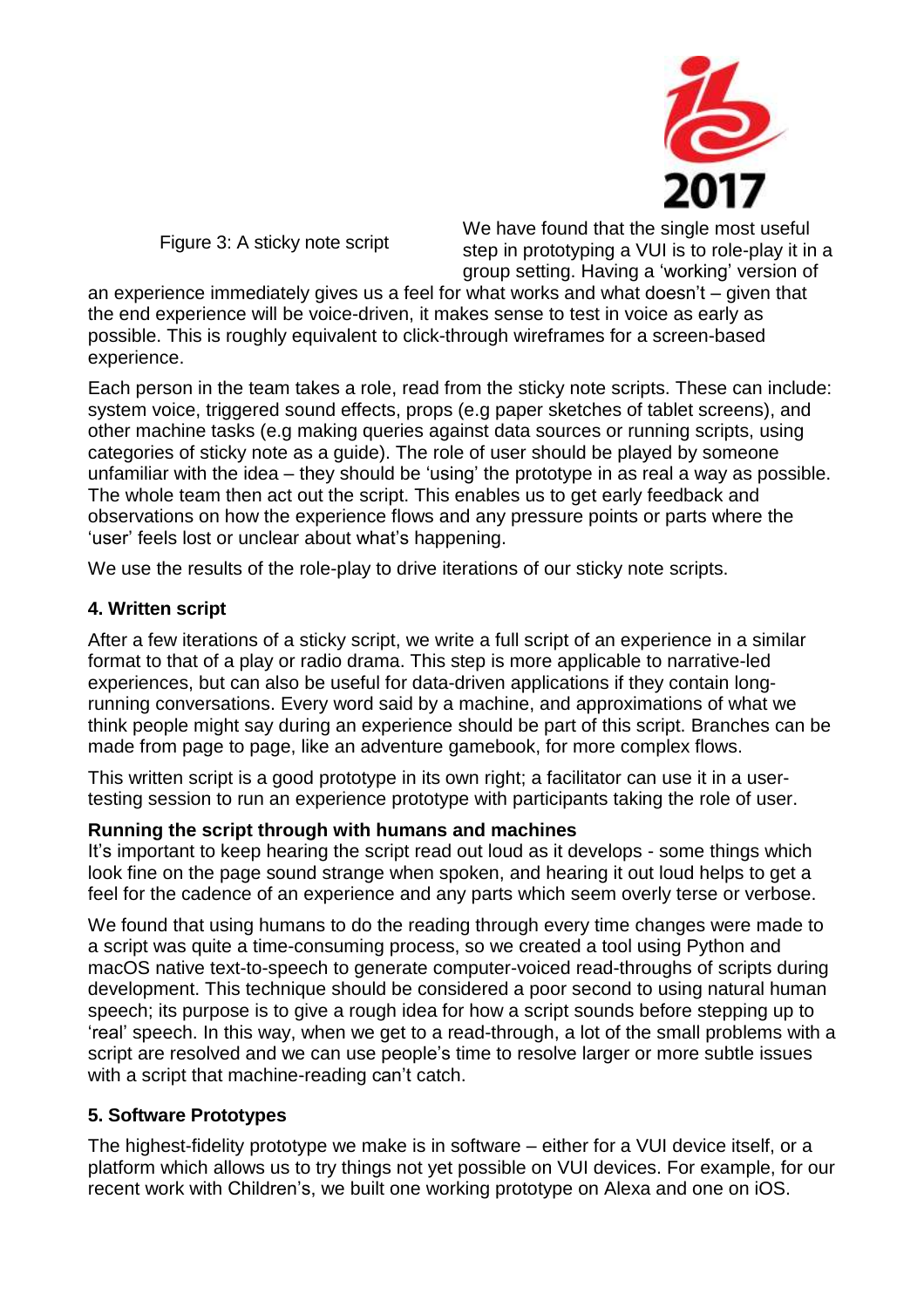

The iOS prototype uses record and playback of the user's voice, a feature not currently present on current VUI devices. However, the platform is irrelevant in this case – we're testing the experience, not the platform – and in user-testing sessions we hide the phone and use a hands-free speaker to focus attention on the sound.

This is the prototyping method which gives a result most illustrative of a final product. Building on a target platform also allows us to test with a larger group of testers in their own homes and, with a disciplined development process, opens the possibility to iterate from a prototype to a releasable product.

### **KEY INSIGHTS FOR VUI DESIGN**

As a result of developing these techniques and working through the Children's prototyping project, we have collected a number of key insights. We present those insights here as seven recommendations for the creators of VUI experiences.

### **1. Tone of voice**

When an interface's only line of communication with its user is voice, we have found that the tone of that voice is overridingly important – as important as the choices made about colour, typeface and layout in a visual application.

This means thinking about the vocabulary and writing style used in an application's voice prompts and responses. An application mostly concerned with responding to direct requests for specific information should be pithy and concise in its responses. An application designed for people in a more relaxed, open frame of mind can be more discursive and chatty.

### **2. System voice vs talent voice**

Our research shows us that the system voices on Alexa or Home are optimised for short, concise answers to requests, and not suitable for reading out long passages of text, especially if that reading requires natural intonation. Using recorded human voice allows for natural-sounding speech at the cost of production overhead. Additionally, once a voice is recorded, it can't be changed. A voice application using recorded talent speech will never be as adaptable as one which generates dynamic speech.

When using a recorded talent voice instead of a synthesised voice, considerations should also include timbre, intonation and delivery style.

### **3. The expectation of 'smart'**

In an earlier project, we prototyped and user-tested some conversational interfaces (CUI), mostly over text messaging channels, but with some VUI. One of the most striking things we found from that testing was the expectation that users had about the intelligence of the entity with which they were conversing. Since people were communicating with something that appeared to be smart enough to respond to natural language and to have a personality, they assumed that it was also smart enough to be able to answer the kinds of question they'd ask another person. This is a effect observed elsewhere in HCI research, and is discussed in e.g. Taylor (2), Vinayagamoorthy et al (3).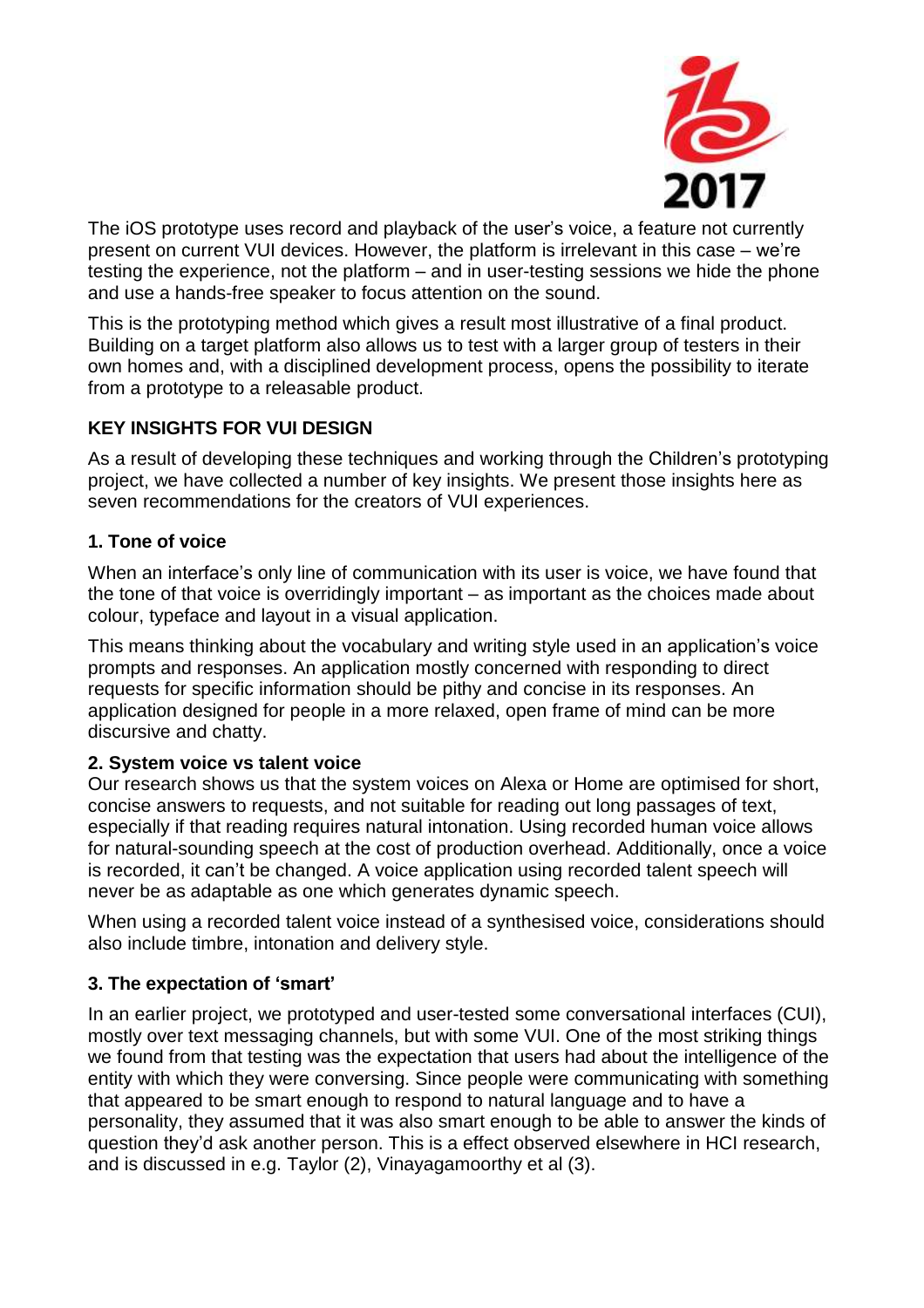

This is an important thing to bear in mind when designing conversational systems, because it's very rare that such a system will be able to deal with spontaneous, open language. Most applications will have a limited domain of knowledge: for example, a story about witches or the programme catalogue of a large broadcaster. It's important to communicate to users the limits of a system without driving them away.

### **4. The importance of suitable data sources**

Another finding from our previous CUI project is that while it seems intuitive to be able to ask questions against a large dataset (for example: the news, or a list of programmes), these types of application can only be built if there's an extensive, well-tagged and searchable data source to query. In these cases, the interface itself and parsing the user's intent is a relatively straightforward problem to solve - the hard problems are collating, sifting and re-presenting the data required to answer the user's questions. These kinds of application are a lot more about data processing than they are about natural language.

#### **5. Dealing with a limited vocabulary and letting the user know what they can say**

Most VUI systems don't allow completely free, spontaneous speech as input; developers must register upfront, the collection of phrases a user is expected to say in order to interact with an application and keep it updated as unexpected variations arise.

Given that this limitation exists, there is a problem in communicating to people what they can say to navigate an application. Some developers choose to do this upfront, listing possible commands when an application starts for the first time. However, this can sound clunky, provides friction for people wanting to get to the central experience of an application and requires recall at the point where an interaction becomes available.

Another way to do this is to wait until an interaction is about to happen, and then tell a person what they can say: "you can say forward, backward or stop." However, this can seem mechanical, and interrupts the flow of a longer conversation or fictional piece.

#### **Example solutions**

- In a fictional piece, a choice could be set up as an argument between two characters
- A set of choices that is naturally limited, e.g numbers from 1-10 or star signs.

### **6. Turn-taking and letting the user know when they can speak**

#### **The 'ding'**

This seems like the most straightforward way to let someone know they can speak - "after the ding, say your choice". However, there's subtlety here: does a voice say "ding" or play the sound itself when referring to it? Is this confusing to the user? They have to understand the difference between a referential ding and a real one. If the word "ding" is said, do users understand that this means a "ding" sound when it's played?

#### **Audio mix**

A more subtle way of letting the user know that they can speak in fictional, radio-like pieces is by using the audio mix. If music or sound beds are used during the action, these can be dropped out at the time a character or narrator is addressing the user, signifying that focus has moved away from the fiction and that the user is alone with the narrator.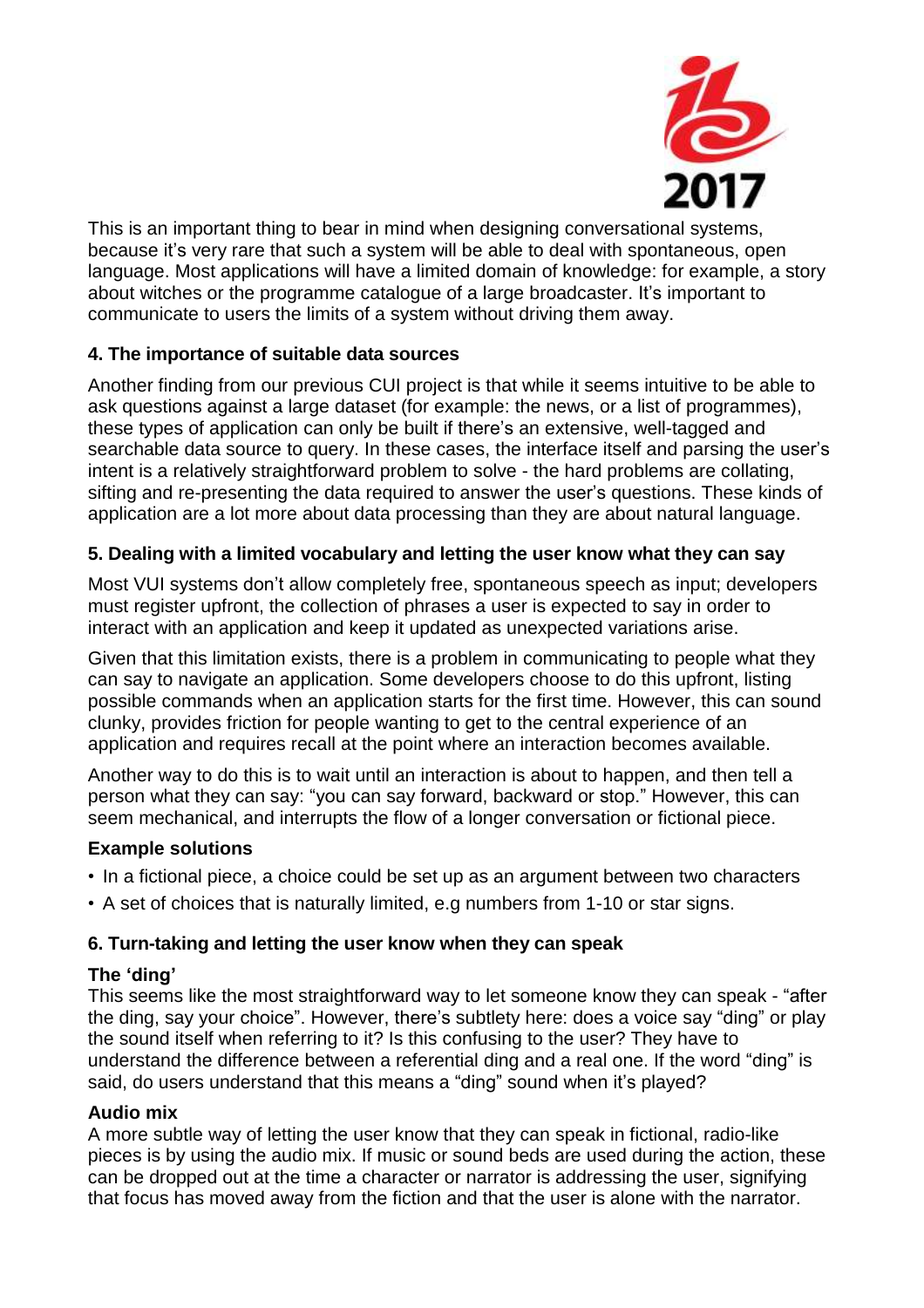

### **System voice**

The system voice itself can be useful as an cue that the user is being asked a direct question: it's the voice that users are accustomed to speaking to on a VUI device. In a piece that includes many voices, the system voice can be used as a 'bridge' or 'mediator' between the user and the fiction world.

### **7. Modes of address and managing the user, narrator and other characters**

When a person interacts with a voice application, they're always interacting with at least one voice - either synthesised or recorded. For simple applications, one voice is often enough - although Google Home's model of handing off to other voices for different functions - "OK Google, talk to Uber about a ride" is interesting, and helps someone understand when they're shifting contexts.

For more complex, narrative-driven applications, it's likely there will be more than one character talking over the course of the experience. In these applications, managing how the characters talk to one another and how the user is addressed becomes a challenge with some subtleties.

In this case, there are a few questions that are useful to consider:

- is the user present in the piece, or an unnoticed observer?
- is the user speaking to characters directly (participating in the action) or using voice to choose branches in a storyline (at a level removed from the action)?
- can all the characters in the piece address the user, or just one?

Using a narrator / mediator to communicate with the user can simplify the model, but it's still important to consider how the user will know when a character is addressing them directly and when characters are talking between themselves (we call this 'turning to the user').

## **CONCLUSION**

In this paper, we have described a prototyping method which we developed to address our own problem: as designers attempting to prototype and describe VUI experiences, there was very little material we could draw on to inform our approach. We intend to continue to develop and refine this methodology by working through live prototyping projects with collaborators inside and outside the BBC.

We have presented some of our key findings as a result of this prototyping work in the second section of this paper. We use these findings as 'rules of thumb' in our own design practise; we hope to gather more of these findings as our work continues and build towards a set of best practises for VUI design.

We present both of these sections in the hope that they will prove useful to other designers encountering the lack of literature that prompted us to initiate this project.

### **REFERENCES**

1. Buchenau, M. and Fulton, J., 2000. Experience Prototyping. Proceedings of the 3rd conference on Designing interactive systems: processes, practices, methods, and techniques. pp 424 to 433.